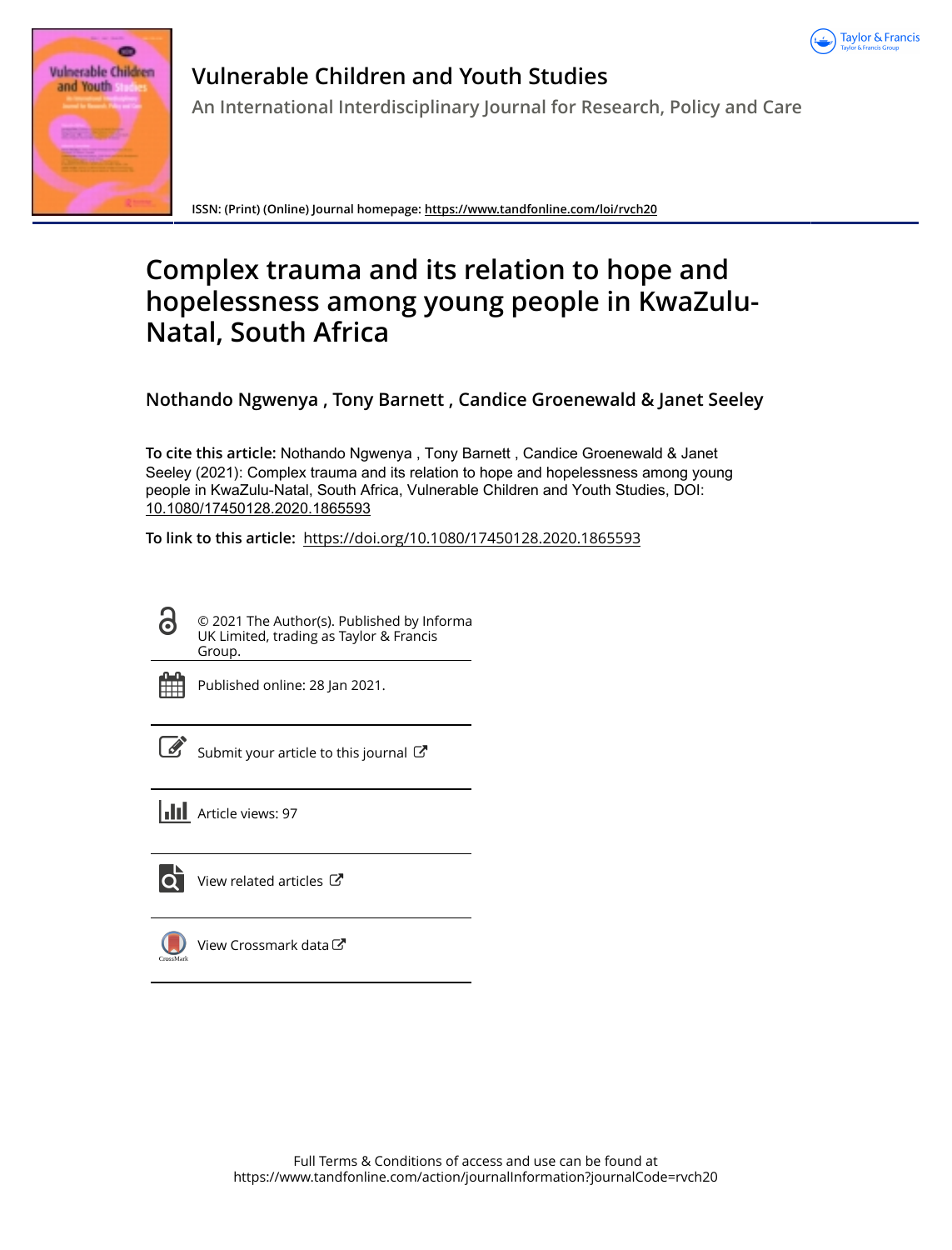#### ARTICLE

Tavlor & Francis Taylor & Francis Group

**a** OPEN ACCESS **a** Check for updates

## **Complex trauma and its relation to hope and hopelessness among young people in KwaZulu-Natal, South Africa**

Noth[a](#page-1-0)ndo Ngw[e](#page-1-4)nya **D**<sup>a,b</sup>, Tony Barnett D<sup>[c](#page-1-2),d</sup>, Candice Groenewald<sup>e</sup> [a](#page-1-0)nd Janet Seeley Da[,c](#page-1-2)

<span id="page-1-4"></span><span id="page-1-3"></span><span id="page-1-2"></span><span id="page-1-1"></span><span id="page-1-0"></span>aSocial Science and Research Ethics Department, Africa Health Research Institute, KwaZulu-Natal, South Africa; <sup>b</sup>School of Nursing and Public Health, College of Health Sciences, University of KwaZulu-Natal, KwaZulu-Natal, South Africa; 'Department of Pathobiology and Population Sciences, Royal Veterinary College, London, UK; <sup>d</sup>Firoz Lalji Centre for Africa, London School of Economics and Political Science, London, UK; <sup>e</sup>Human Science Research Council, Human and Social Capabilities Division, Berea, Durban, South Africa

#### **ABSTRACT**

Informed by an existing hope scale, we explored the roles of hope, happiness, and life satisfaction in adolescent risk behaviours in rural KwaZulu-Natal, South Africa, a setting with high HIV prevalence. In 2016 data were collected from two resource-limited communities using in-depth interviews, group discussions and lifeline-drawings with 53 young people (aged 15 to 17 years). Applying both deductive and inductive approaches, thematic analysis was used to analyse the data. Young people felt that there was nothing to do in their communities and no way out of their adverse situations. They experienced trauma of loss due to HIV-related deaths, and lack of support and guidance which they wanted if they were to be more hopeful. Continual and extended exposure to adverse experiences such as community violence and economic hardship had a negative impact on young people's lives and increased participation in risk behaviours. To develop HIV prevention and resilience interventions in such communities, there is a need to take account of the context of young people's lives. Rather than ignoring the structural causes of the infection, risk factors should be contextualised as a key component of any attempts to change behaviours. Resource and power inequalities should be addressed rather than developing individualised interventions which may inadvertently increase social inequalities.

#### **ARTICLE HISTORY**

Received 1 June 2020 Accepted 11 December 2020

#### **KEYWORDS**

Hope; adverse Childhood Experience; happiness; agency; trauma

#### **Introduction**

<span id="page-1-5"></span>Hope has been identified as a psychological factor that contributes to self-reported health and well-being, improvement in health adjustment, with a positive relationship to quality of life (Billington et al., [2008](#page-10-0); Lazarus, [1999](#page-11-0); Perveen, [2019](#page-12-0); Scioli et al., [2016](#page-12-1); Tian et al., [2018](#page-12-2)). Snyder and colleagues defined hope as, 'a cognitive set that is based on a reciprocally derived sense of agency and pathways' (Snyder et al., [1991\)](#page-12-3). Snyder proposed that the conceptualisation of hope involves a cognitive appraisal of an

<span id="page-1-6"></span>CONTACT Nothando Ngwenya **©** Nothando.ngwenya@ahri.org **□** Africa Health Research Institute, KwaZulu-Natal, South Africa.

<sup>© 2021</sup> The Author(s). Published by Informa UK Limited, trading as Taylor & Francis Group.

This is an Open Access article distributed under the terms of the Creative Commons Attribution License (http://creativecommons.org/ licenses/by/4.0/), which permits unrestricted use, distribution, and reproduction in any medium, provided the original work is properly cited.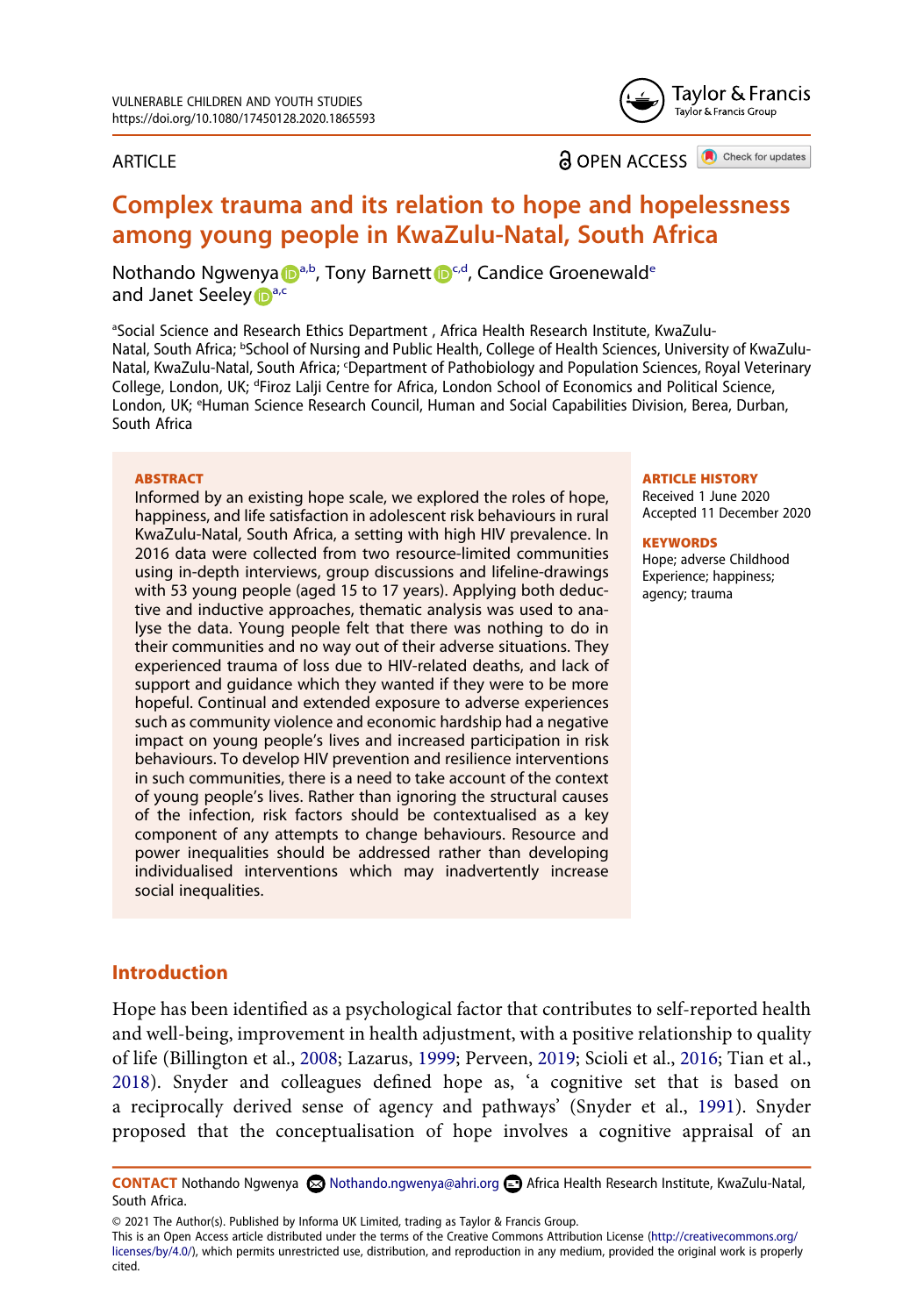individual's capabilities in making a subjective decision on whether one can attain their goal (Snyder et al., [1991](#page-12-3)).

<span id="page-2-5"></span><span id="page-2-4"></span><span id="page-2-2"></span>It has been theorised that hope has an impact on health and behaviour and has been associated with HIV in terms of wellbeing and coping with illness (Kylma, [2005;](#page-11-1) Petersen et al., [2010](#page-12-4)). Hope is an important concept within HIV interventions due to its mediating effect in HIV risk behaviours and its potential for behaviour change for HIV prevention (Bernays et al., [2007;](#page-10-1) Burnside & Gaylord-Harden, [2019\)](#page-11-2). As a framework to understand the important link between individual behaviours and the risk environment, hope shows how the environment regulates an individual's choices leading to a manifestation of risk behaviours or prevention behaviours (Abler et al., [2017](#page-10-2); Bernays et al., [2007\)](#page-10-1). As such it is an important construct to explore when investigating underlying factors related to HIV transmission and in developing structural interventions for HIV prevention in high prevalence settings.

<span id="page-2-0"></span>To assess this construct, various scales have been developed including Snyder's State Hope Scale which measures the variables of agency and pathways as an indicator of a latent construct 'hope'. However, Snyder's scale, like many psychometric scales does not consider the external influences of agency and pathways focusing on the person rather than on the individual embedded within a broader socio-economic structure. This approach assumes that hope is solely dependent on one's own capacities, whereas evidence indicates that agency and pathways may involve commitment and actions from other people (Bernardo, [2010](#page-10-3)). In addition, some behaviours associated with a construct are linked to the setting and environment that has an impact on cognition and in turn on variables used in a scale to measure hope.

<span id="page-2-1"></span>We draw on data from a larger study developing a contextually informed hope scale by exploring emergent properties (hope, happiness and life satisfaction) and their impact on adolescent risk behaviour (Desmond et al., [2019](#page-11-3)). The current paper reports on the formative qualitative aspect used to explore adolescents' understandings of hope and to redefine the hope scale. We examine how adolescents, when asked about hope, narrate their current life stories in relation to their environment and their future lives. This has relevance within the context of the HIV-epidemic and the need to review 'susceptibility' of certain individuals, how it may influence individual acquisition of HIV and thus the HIV epidemic in South Africa.

#### **Methods**

### *Study design and eligibility*

<span id="page-2-3"></span>In 2016, we conducted a cross-sectional multi-methods study investigating how well an established measure of hope, the Snyder Scale, was understood and a quantitative analysis of how hope, measured with a redefined scale, explained differences in self-reported alcohol consumption (Desmond et al., [2019\)](#page-11-3). An initial phase of qualitative work reported in this paper was conducted to explore the meaning and understanding of hope among adolescents and to inform the development of the redefined scale.

Data were collected from 23 male and 28 female adolescents (aged 15–17 years) recruited from two communities (one rural and one peri-urban) in Hlabisa sub-district of uMkhanyakude in KwaZulu-Natal, South Africa. The sampling frame included: i) out of school youth, ii) school-going, iii) youth with resources such as flushable toilets/piped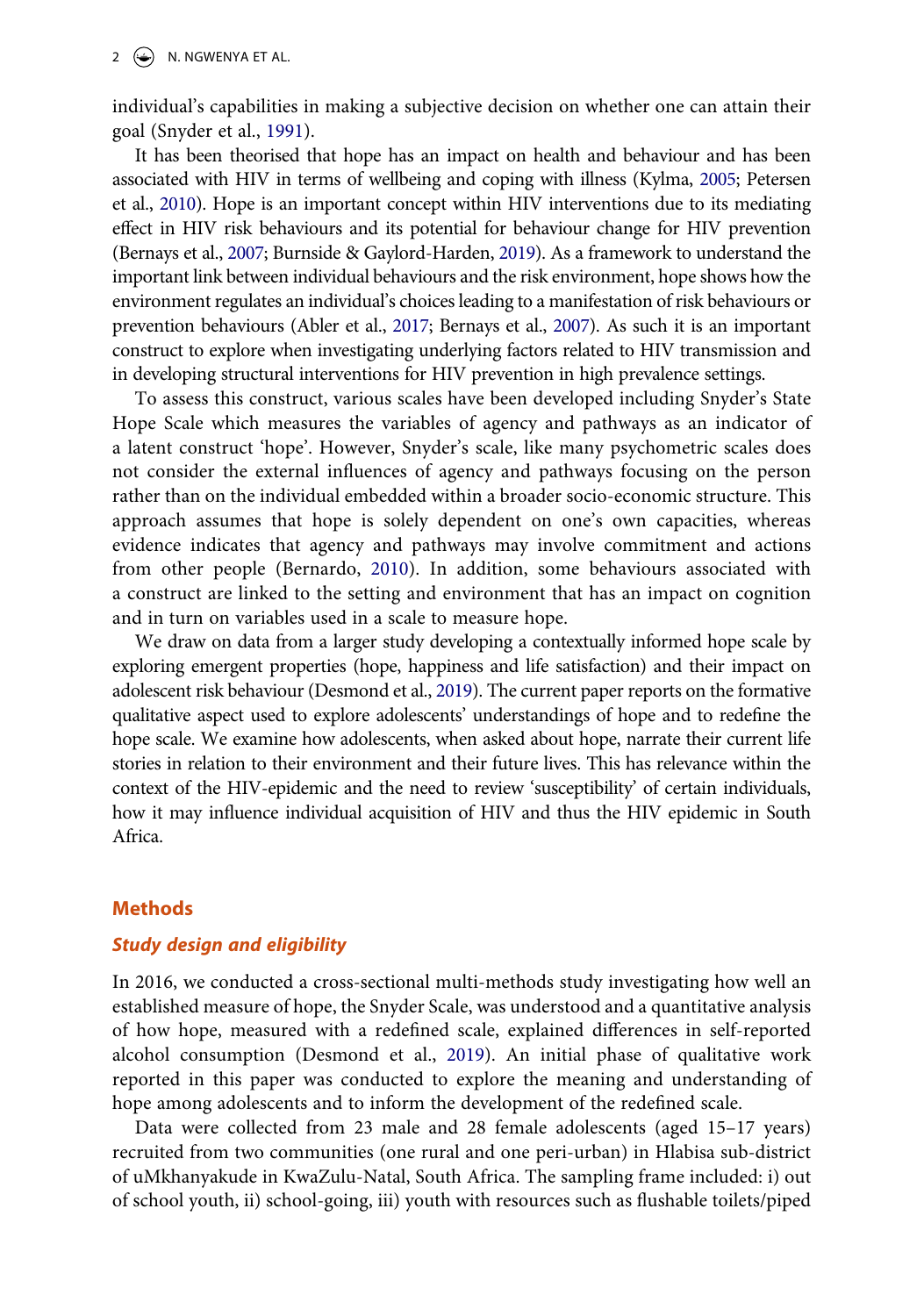water/electricity, iv) with limited or no resources, v) with parents with income, and vi) with parents with no income or with unstable income.

#### *Study setting*

The study area is one of the most deprived districts in South Africa with high HIV prevalence, high unemployment, limited resources such as water and electricity and few recreation activities. Hlabisa is in KwaZulu-Natal, a coastal area located 250 km north of Durban. People make a living from small-scale farming, waged labour (at the nature reserves, commercial farmlands, and a mine), pensions or government grants. Due to commercialisation, there has been an increase in income-diversification as people try to move closer to the local town and main transport routes to access work, leading to overcrowding and creation of informal settlements within the townships. We collected data from one township that has informal settlement housing and another high-density community, within the same sub-district of Hlabisa.

#### *Recruitment and consent*

Eight research assistants (RAs) from the local area trained in qualitative methods recruited participants in the communities using the sampling criteria. The RAs had a close understanding of the local community and population under investigation as they were part of the community and were fluent in the local language IsiZulu. Each RA was tasked with identifying young people within a certain category. When a young person was identified (face to face), they were approached by the RA and informed about the study, asked if they were interested in taking part and then asked for permission to contact their parent/ guardian to discuss the study. If permission was granted, the RA then went to the young person's home and gave the parent/guardian the information sheet to read with a verbal explanation of the study. The RA followed up after they had had a chance to read the information sheet (usually 48 hours). After that time, the RA contacted the parent/guardian to schedule a meeting with the young person at their preferred place (at home for interviews and community hall for group discussions). Prior to participation, written informed consent was obtained from the parents/guardians of the young people as they were less than 18 years old. The participants themselves provided written assent.

#### *Data collection*

<span id="page-3-0"></span>A qualitative design complemented by two data collection tools namely a semi-structured discussion guide (SDG) and lifeline-drawings as graphic representations of their hope throughout their life, depicting when they developed hope, the high points (hopeful) and the low points (hopeless) was employed (Clark et al., [2020;](#page-11-4) Klaw, [2008\)](#page-11-5). Thirty key informant interviews and four group discussions were conducted. The interview guide was developed from the Snyder scale with a focus on exploring young people's perceptions of hope, happiness and social value, and the influence of these factors on risk behaviours (see [Table 1](#page-4-0)). The semi-structured interviews allowed for some predetermined questions and probing led by participant responses on issues that they thought or felt to be of importance to them. A lifeline-drawing was used at the end of the interviews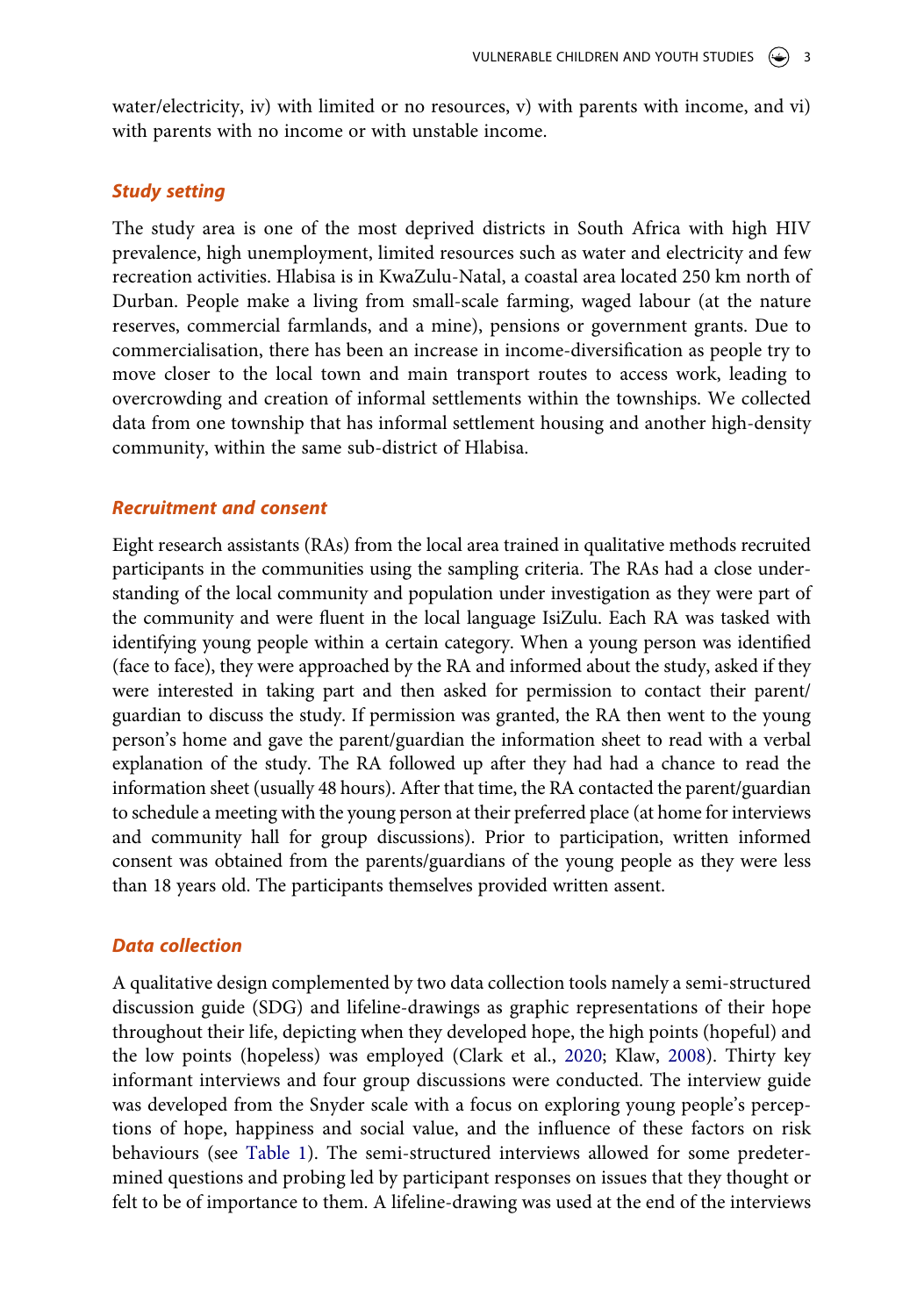$4 \quad \circledast$  N. NGWENYA ET AL.

<span id="page-4-0"></span>

|  |  |  | <b>Table 1.</b> Interview questions |
|--|--|--|-------------------------------------|
|--|--|--|-------------------------------------|

| <b>Topic Guides</b>                                         | Prompts Used                                                                                                                                                 |  |  |
|-------------------------------------------------------------|--------------------------------------------------------------------------------------------------------------------------------------------------------------|--|--|
| About community context/<br>environment and risk behaviours | (A) Tell me about the community you live in? (Alt: How would you describe<br>the community you live in?)                                                     |  |  |
|                                                             | (B) Tell me about substance use in your community? (Alt: How would you<br>describe substance use in the community you live in?)                              |  |  |
|                                                             | (C) Tell me about teenage pregnancy/young people who engage in risky<br>sexual behaviour in your community?                                                  |  |  |
|                                                             | (D) Tell me about the value/importance of young people in your community?<br>(Alt: Do you think young people are valued in your community?) Why,<br>why not? |  |  |
| About hope                                                  | (A) Tell me, what do you understand by the term 'hope'? (Alt: What do you<br>mean when you say you 'hope' for something?)                                    |  |  |
|                                                             | (B) How did you learn about hope? (Who told you about hope?)                                                                                                 |  |  |
|                                                             | Can you please tell us about an experience where you felt hopeful AND/<br>(C)<br>OR hopeless?                                                                |  |  |
|                                                             | (D) In your community, how would you describe young people's sense of<br>hope? Please elaborate                                                              |  |  |
| About happiness                                             | (A) Tell me what it means to be happy?                                                                                                                       |  |  |
|                                                             | What makes you or young people in your community feel happy?<br>(B)                                                                                          |  |  |
|                                                             | Can you please tell us about an experience where you felt happy AND/OR<br>(C)<br>sad/disappointed?                                                           |  |  |
|                                                             | (D) In your community, how would you describe young people's sense of<br>happiness? Please elaborate.                                                        |  |  |

<span id="page-4-1"></span>and group discussions to engage the young participants and to unpack group ideologies and the social construction of the key concepts (Patterson, Markey, & Somers, [2012](#page-12-5)). Some of the key interests explored during the lifeline-drawing included: Why hope developed at a particular time/age? Who taught the person about hope? When and why levels of hope change? What brought on this change? If change were negative, what they thought could help the person become more hopeful?

#### *Ethical considerations*

The study was approved by the Human Sciences Research Council (HSRC) Research Ethics Committee (4/17/02/16). The Africa Health Research Institute Community Advisory Board, made up of members of the tribal and civil councils in the local district, also approved the study.

#### *Data Analysis*

<span id="page-4-2"></span>The research team held debriefing sessions during data collection to review the study tools and adjusting accordingly. Data were transcribed and translated from isiZulu to English by the researchers and quality checked by the coordinator. Data analysis was conducted manually using a constant comparison technique (Strauss, [1987](#page-12-6)). An integrated approach was employed with both inductive and deductive coding (see [Table 2](#page-5-0)). With the deductive approach, the topic guide informed by the research questions was used to frame the analysis and coding. A researcher with a background in psychology (NN) led on the current analysis and coded the data inductively in relation to the current study aim of exploring the meaning and understanding of hope. Iterative-induction process of open coding was employed by reading through the transcripts individually and identifying emerging themes related to hope and happiness. The codes were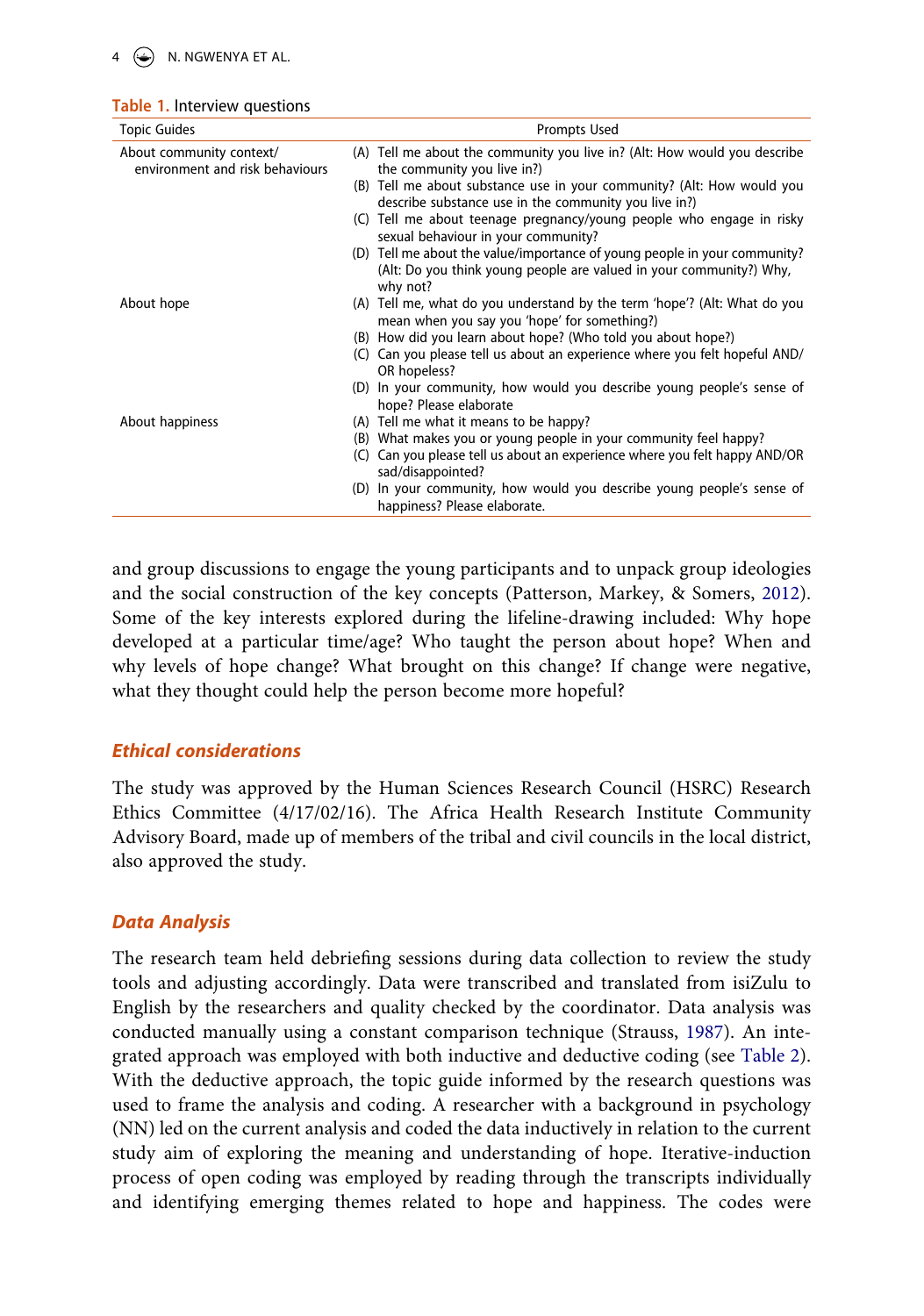| Inductive themes                         | Deductive themes              | Name of codes/nodes                                       | No. of<br>files     | Frequency<br>count |
|------------------------------------------|-------------------------------|-----------------------------------------------------------|---------------------|--------------------|
| <b>Social Support and</b>                |                               | Youth support lacking                                     | 13                  | 29                 |
| quidance                                 |                               | Importance of country development                         | 13                  | 40                 |
|                                          |                               | Peer influence                                            | 5                   | 7                  |
|                                          |                               | Playing sport - supportive environment                    | 14                  | 30                 |
|                                          |                               | with playgrounds                                          |                     |                    |
|                                          |                               | Role models                                               | 9                   | 19                 |
|                                          | Academic                      | Education is important for goals                          | 19                  | 68                 |
|                                          | achievement                   |                                                           |                     |                    |
|                                          |                               | Preparation to achieve goals                              | 3<br>$\overline{2}$ | 5                  |
|                                          | Importance of                 | Reasons for finishing school<br>Boys are not important    | 4                   | 4<br>8             |
|                                          | youth                         |                                                           |                     |                    |
|                                          |                               | Young people are important                                | 13                  | 22                 |
|                                          |                               | Young people are not important by the<br>community        | 1                   | 2                  |
|                                          |                               | Low success in youth                                      | 2                   | 4                  |
|                                          | Gender                        | Gender difference in planning                             | 5                   | 14                 |
|                                          |                               | Gender treatment differences                              | 1                   | 1                  |
|                                          | Risky behaviours<br>and cause | Dating for fun                                            | 3                   | 5                  |
|                                          |                               | Sexual and reproductive health                            | 2                   | 3                  |
|                                          |                               | You can't tell if someone is positive                     | 16                  | 36                 |
|                                          |                               | Reasons for school dropouts                               | 7                   | 17                 |
|                                          |                               | Happiness from drug use                                   | 11                  | 29                 |
|                                          |                               | Results of risky behaviours                               | 10                  | 44                 |
|                                          |                               | Risky dating behaviours                                   | 3                   | 5                  |
| Nothing to do – sense of<br>hopelessness |                               |                                                           |                     |                    |
|                                          |                               | Proximity of or lack of services                          | $\mathbf{1}$        | 1                  |
|                                          |                               | Drug abuse among young people                             | 17                  | 51                 |
|                                          |                               | Drugs can be helpful                                      | 1                   | 3                  |
|                                          |                               | Crime rate has diminished<br>Disrespectful youth          | 3<br>9              | 3<br>19            |
|                                          |                               | Happiness from going to bars                              | 12                  | 28                 |
|                                          |                               | No employment                                             | 7                   | 14                 |
|                                          |                               | Limited resources                                         | 1                   | 1                  |
| Stuck with no way out                    |                               | Getting married as a goal                                 | 5                   | 8                  |
|                                          |                               | Desire to migrate                                         | 1                   | 2                  |
|                                          |                               | Family status                                             | 15                  | 37                 |
|                                          |                               | Financial independence                                    | 1                   | 1                  |
|                                          |                               | No trust in police services                               | 4                   | 7                  |
|                                          |                               | Unemployment<br>Just preparing for jail - speaking tsotsi | 4<br>2              | 5<br>3             |
|                                          |                               | High crime rate                                           | 2                   | 2                  |
|                                          | Hope and                      | Beginning of hope                                         | 5                   | 8                  |
|                                          | <b>Happiness</b>              |                                                           |                     |                    |
|                                          |                               | Happiness - Temporal                                      | 13                  | 42                 |
|                                          |                               | Happiness and hope                                        | 9                   | 16                 |
|                                          |                               | Happiness from neighbourly love and<br>relations          | 14                  | 39                 |
|                                          |                               | Hope                                                      | 21                  | 96                 |
|                                          |                               | Hope and development                                      | 3                   | 6                  |
|                                          |                               | Hope and education<br>Hope for change                     | 15<br>4             | 29<br>4            |
|                                          |                               | Hope is taught                                            | 15                  | 19                 |
|                                          |                               | Timeline - development of hope                            | 4                   | 5                  |
| Loss                                     |                               | Barriers to reaching goals                                | 9                   | 23                 |
|                                          |                               | Curse to not progress                                     | 1                   | 2                  |
|                                          |                               | Family status                                             | 1                   | 1                  |

## <span id="page-5-0"></span>**Table 2.** Emerging themes from data

(*Continued*)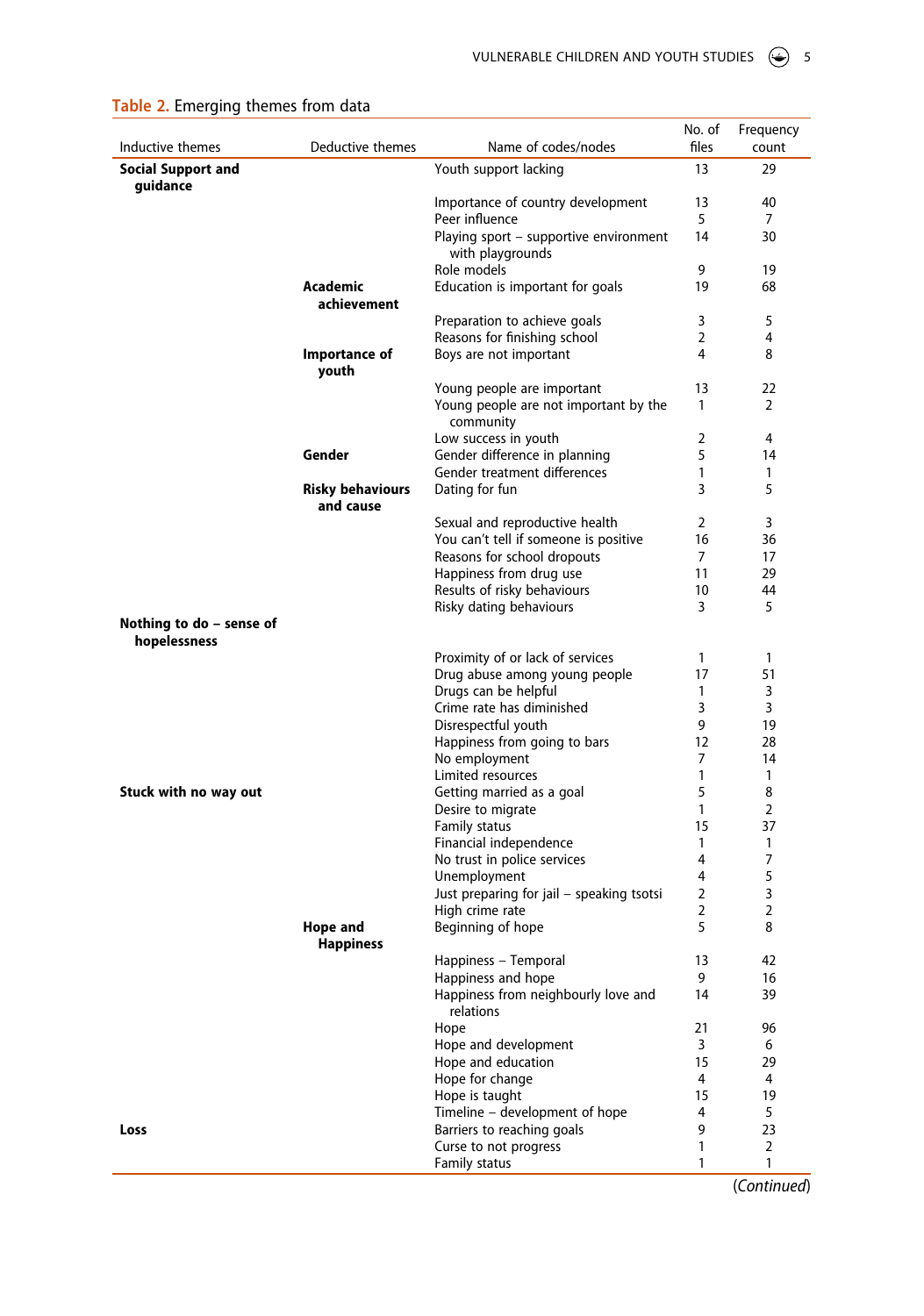## $6 \quad \circledast$  N. NGWENYA ET AL.

|  | Table 2. (Continued). |
|--|-----------------------|
|--|-----------------------|

| Inductive themes               | Deductive themes | Name of codes/nodes                    | No. of<br>files | Frequency<br>count |
|--------------------------------|------------------|----------------------------------------|-----------------|--------------------|
|                                |                  | Independence from parents is important | 3               | 4                  |
| <b>Other codes/themes</b>      |                  |                                        |                 |                    |
| <b>Explanation of concepts</b> |                  |                                        | 10              | 11                 |
| Foreigners have HIV and        |                  |                                        | 3               | 3                  |
| drugs                          |                  |                                        |                 |                    |
| Getting and education to buy   |                  |                                        | 3               | 3                  |
| a car                          |                  |                                        |                 |                    |
| Political influence            |                  |                                        | 4               | 8                  |
| Reasons to not get pregnant    |                  |                                        | 3               | 3                  |
| Someone with HIV is not        |                  |                                        |                 | 2                  |
| adorable                       |                  |                                        |                 |                    |
| SRH education                  |                  |                                        |                 | 3                  |

<span id="page-6-1"></span><span id="page-6-0"></span>discussed with the team to ensure that they reflected the data. Thematic analysis informed by constructivist grounded theory was then used with all transcripts analysed as a single unit to group systematically the main categories that emerged (Cascio et al., [2019](#page-11-6); Charmaz, [2014\)](#page-11-7).

## **Findings**

The concept of hope ('ithemba') emerged as a complex construct often linked to emotive constructs (wish 'isifiso', desire 'isifiso', want 'ukufuna/isfiso', and dream 'amaphupho') about something that would be acquired in future. Although these words are accurately translated in the isiZulu language, they do not evoke the 'agency and pathways' constructs of hope. The adolescents' narratives revealed three major factors that influenced their constructions of hope (see [Table 2\)](#page-5-0): Adverse community contexts ('*No way out')*, Family loss ('*Trauma of loss'*) and Resiliency practices ('*To have hope, you need guidance*'). We now discuss each factor in turn.

#### *No way out*

Participants consistently described a lack of opportunities in their community due to economic hardships that resulted in few basic resources, including water, schools, employment and safe spaces for recreation. This lack of resources inevitably produced feelings of hopelessness, which some considered to promote adverse behaviours such as gang involvement, pilfering and substance misuse:

*'Some of them lose their mind because if someone keep on saying they will be employed one day and if that does not happen, they ultimately lose hope and then resort to stealing. Most people believe that hope does not exist*.' [15-year-old male]

*'I think what have impact in youth to end up smoking, I think it's because they don't have place where they lower their minds temperature. They don't have places to play such as sports grounds, . . . due to that they end up engaging themselves in cigarettes because there is nothing to do here in the community.'* [group of 15-year-old males]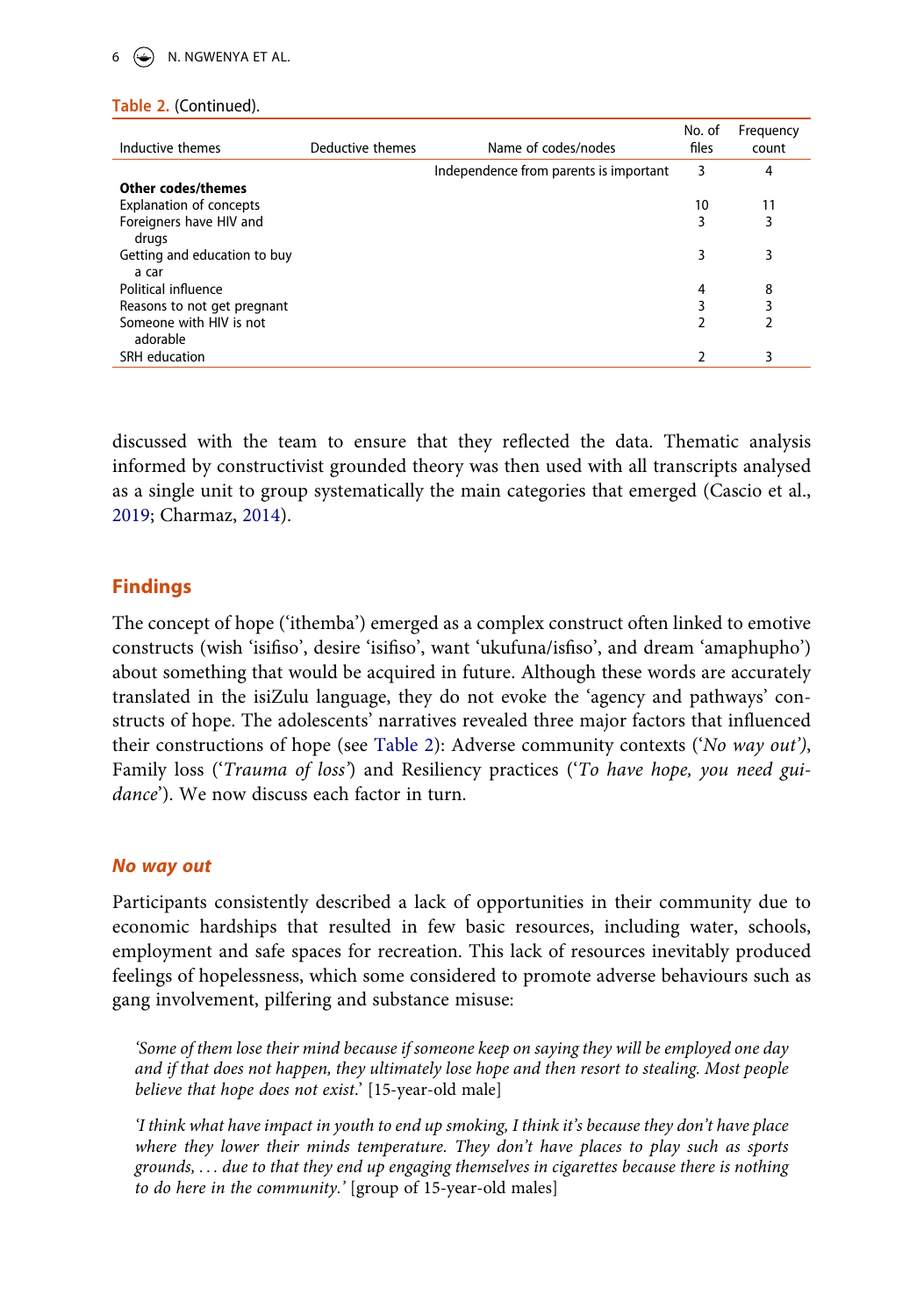Embedded within the adolescents' narratives, are references to feeling 'stuck', with limited opportunities to create more desired outcomes. This is also reflected in the extract below where adolescents prepared for undesired outcomes:

*'They speak tsotsi* [gangster] *language . . . They say this language is spoken when one is arrested and in jail. So, they are preparing themselves in case they get arrested . . . so they prepare themselves to be familiar with that kind of life in jail.'* [16-year-old male]

Consistent exposure to community violence and victimisation promoted a culture of fear and being constantly vigilant amongst young people in the community. Other participants, particularly females, said this lack of safety has an impact on how they lived their lives:

*'I live in a community that is not good because there are criminals . . . It is the criminals that break into our houses and mug people they also rape them and do everything . . . I go with a crowd of children or even with our brothers when we go or come from school . . . we go with our brothers even at night for protection . . ..even when we go to a shop we ask them to accompany us.'* [16-year-old female]

## *Trauma of loss*

The loss of a parent was noted as a common occurrence due to the HIV epidemic. Young people described how the death of a parent impacted negatively on the individual's outlook on life and hope for a better future. The link between parental support and goal attainment was discussed as participants reflected on how the absence of parental figures compromised success and goal attainment.

*'I lost hope when my mom died. I thought that she would live until I finish school. I was hoping that I would do something for her because she raised me and did everything for me and provided for me; now I live with my dad and my aunt.'* [15-year-old male]

In addition to the impact of its influence on future success, the loss of a close family member also produced feelings of sadness and hopelessness:

*'It depends on the situation that occurs in different families may be if there is someone who has passed away most of them turn to be unhappy. In the families where there is no one who passed away people there can be happy'* [17-year-old male]

#### *To have hope, you need guidance*

Given their descriptions of a community context beset with adversity, the participants' hope in the prospects of future success appeared compromised. To address their experiences of hopelessness, the participants suggested that support through mentoring could encourage hope:

*'If you are hopeless to progress in something you need words that will guide you from an older person . . . If someone has guided you, sometimes you have hope that something will be a success.' [*15-year-old male*]*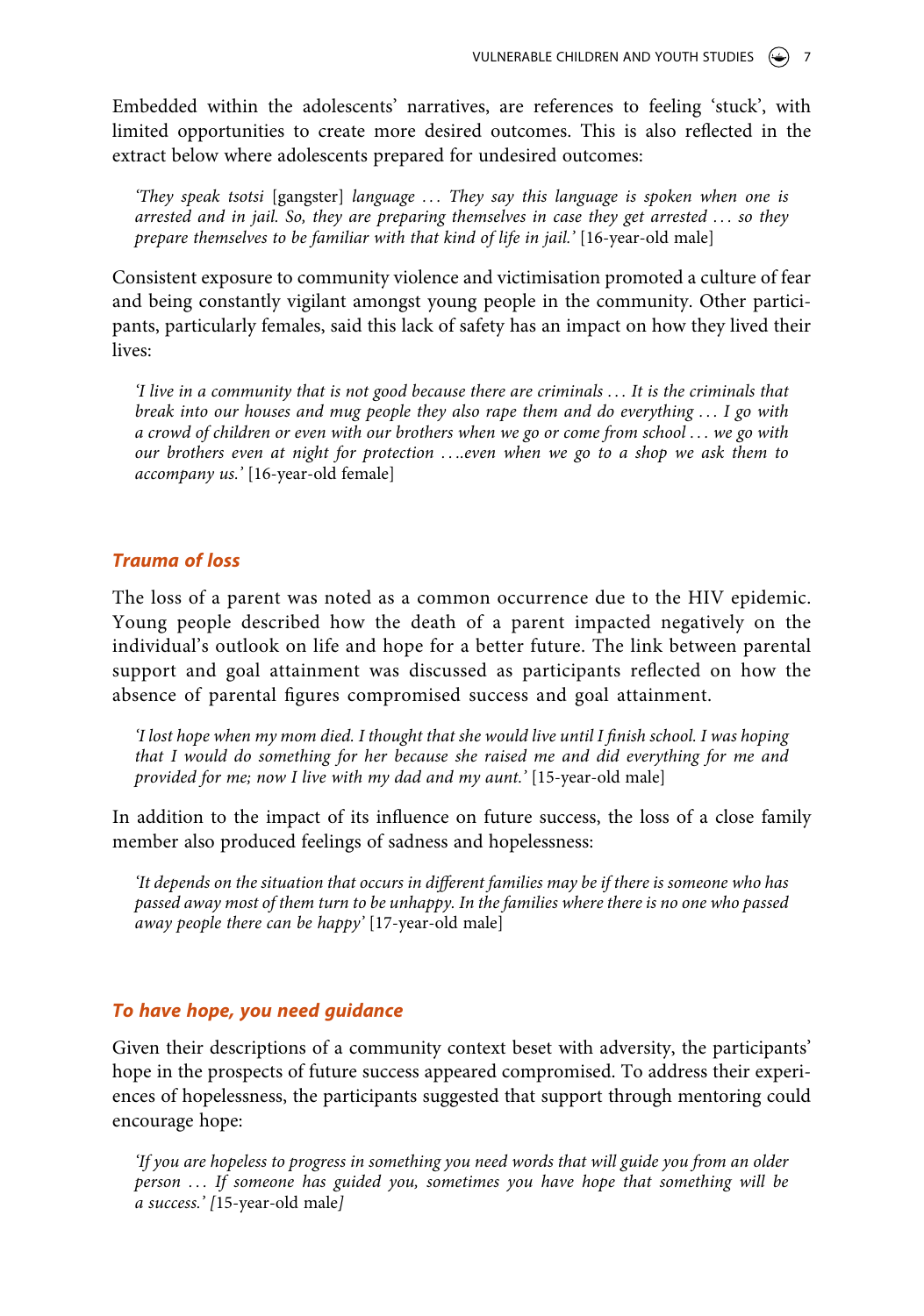$\circ$  N. NGWENYA ET AL.

A common view amongst participants was the lack of support and assistance from the

government that could help them make a difference in their lives. *'We need things that would keep us active, we can perhaps go and play soccer. If we could also get equipment for soccer and other sports.'* [15-year-old male]

*'We are feeling less hopeful about the development of this community, only if the government can intervene by providing assistance to support those who are poor, provide them with everything, so that they will see a difference in their lives*.' [group of 15-year-old females]

Young people were aware of things that could be done that would help increase their personal and society's resilience to the effects of adverse childhood/youthful experiences.

#### **Discussion**

<span id="page-8-7"></span><span id="page-8-3"></span><span id="page-8-0"></span>The findings contribute to the emerging literature that describes the impacts of adverse events and contexts on behaviour, and risk-taking (Bellis et al., [2014;](#page-10-4) Cheetham-Blake et al., [2019](#page-11-8); Demir-Dagdas, [2020;](#page-11-9) Kessler et al., [2010](#page-11-10); Machizawa-Summers, [2007;](#page-11-11) Wilke et al., [2020\)](#page-12-7). Although the study focused on exploring hope among the participants, the young people focused on their contextual interpretation of the constructs of hope, which involved the social contexts influencing their perceptions and events in daily life. The context shaped their dreams and wishes, especially to those in more adverse and unstable situations.

<span id="page-8-1"></span>The continual and extended exposure to community violence, and economic hardships led some young people to engage in risky activities/behaviours including drug abuse, smoking, and sexual relationships (Brown et al., [2015](#page-10-5); Demir-Dagdas, [2020](#page-11-9)). They explained how their setting is a risky environment that contributed to other young people making decisions and choices that exposed them to an increased risk of HIV infection. This is in line with the proposed hope framework, showing how an environment can be a risk regulator that can either expose an individual to risky behaviours or provide protection (Bernays et al., [2007](#page-10-1)). Other studies have shown a relationship between adverse childhood experiences (ACEs) and HIV risk behaviours and These adverse experiences caused an increase in activities such as smoking, consistent with research that shows how ACEs contribute to as many as one in six individuals smoking (Kessler et al., [2010](#page-11-10)). These data on the relationship between childhood adversities and risky behaviours may help identify individuals that are predisposed to HIV risk and suggest that in high prevalence settings, HIV prevention strategies should target ways of reducing ACEs (Fang et al., [2016;](#page-11-12) VanderEnde et al., [2018](#page-12-8)).

<span id="page-8-6"></span><span id="page-8-5"></span><span id="page-8-4"></span><span id="page-8-2"></span>Another outcome of the adversities is that to survive these young people are conditioned to be on-edge and defensive due to the community violence. Parental loss through death or separation was also a common experience with a negative impact on hope. This is an adversity that was added to a list of ACEs described in the literature due to its significant impact on the psychological well-being of a child (Nickerson et al., [2013](#page-11-13); Seidel et al., [2017\)](#page-12-9). These stresses have a psychological impact on young people with long-term consequences including impact on physical health (Cheetham-Blake et al., [2019](#page-11-14); Lamers-Winkelman et al., [2012](#page-11-15)). The HIV epidemic has caused stress to young people and the community, resulting in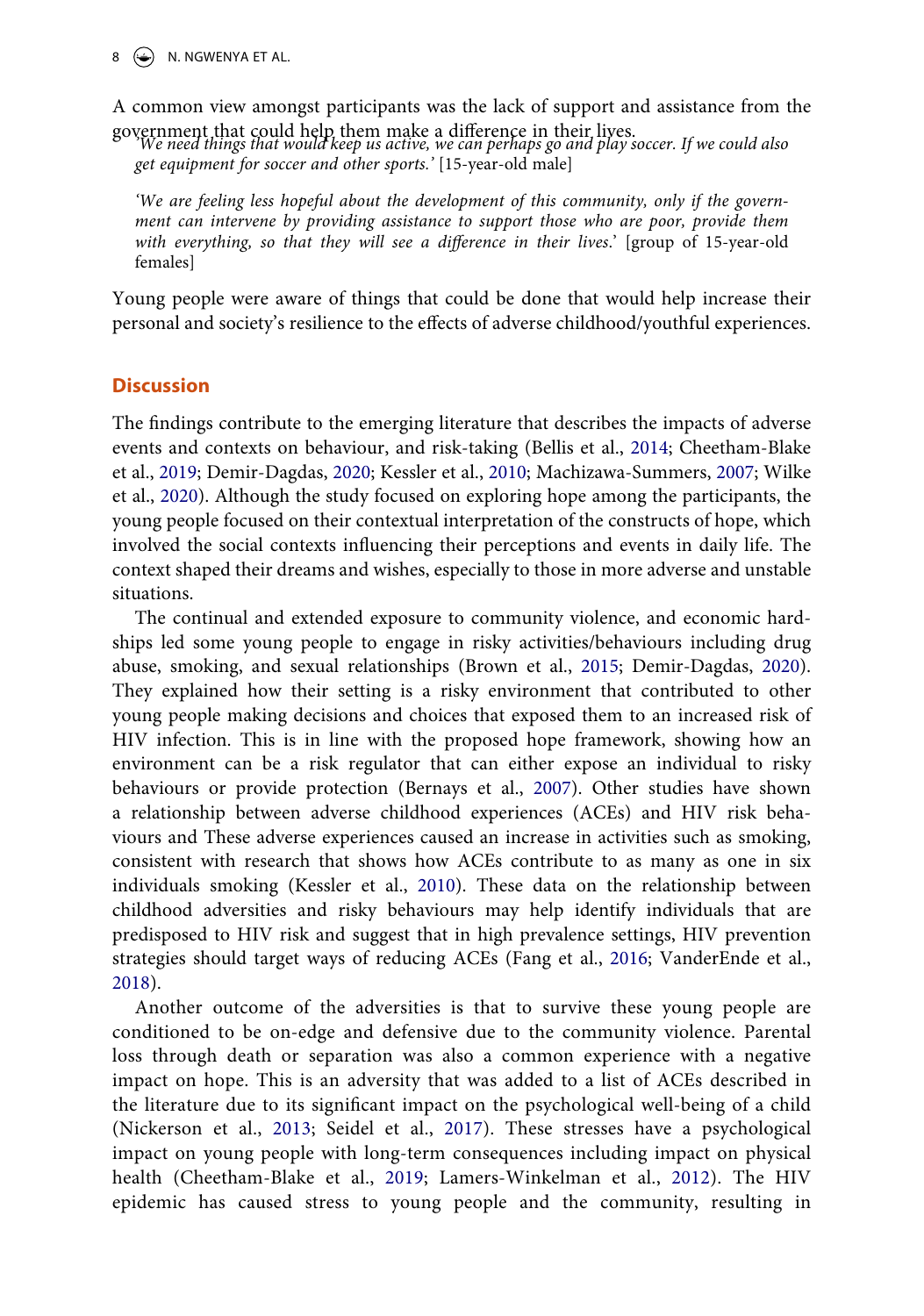indelible images and experiences, painting what many young people see as a bleak outlook for the future and local environment.

#### *Limitations of this study*

This study has some limitations. The results are based on self-reported exposure and therefore did not question aspects of what young people considered to be adverse experiences. Social desirability may also have an influence on the results as the data collectors were themselves young people from the community under investigation. The development of the research tools did not involve young people and therefore could have influenced the lack of understanding of the questions by participants. Due to the prolonged exposure of most of these small traumas, it is possible that there was an underestimation or under-reporting of these experiences as participants would have thought of it as part of their daily lives and therefore do not see them as any reason for concern. However, the consistent expression of the magnitude of these events and experiences lends credence to the notion that there is a need to identify protective factors that buffer the impact of adversity among adolescents living in poor resource limited settings where they are most likely to be exposed to chronic ACEs. It is important to be able to identify explanatory variables for such adverse experiences to develop reliable resilience intervention.

### *Conclusion*

<span id="page-9-0"></span>Limited work has been conducted examining hope among adolescents who are at high risk for experiencing ACEs due to their milieu. Consideration of the distal causes of diseases is of critical importance in contextualising risk and identifying 'fundamental' causes of disease that may trigger the recurrence of the disease even after intervening (Link & Phelan, [1995\)](#page-11-16). These results show that ACEs are a common and often ignored phenomena which contributes significantly to basic public health problems and as such is a fundamental cause of disease/health problems. This approach calls for a change in policies that will reduce resource inequalities than developing new interventions that inadvertently increase social inequalities for some parts of the population (Phelan et al., [2010\)](#page-12-10). Contextualising risk factors may also be a more productive and empathetic way of developing resilient individuals and resilient communities.

## <span id="page-9-1"></span>**Acknowledgments**

We acknowledge Africa Health Research Institute's Community Advisory Board for their advice and thank our data collection team and all the study participants for their time. CG acknowledges the support of the DST-NRF Centre of Excellence (CoE) in Human Development towards the development of this publication. Opinions expressed and conclusions arrived at, are those of the authors and are not necessarily to be attributed to the CoE in Human Development.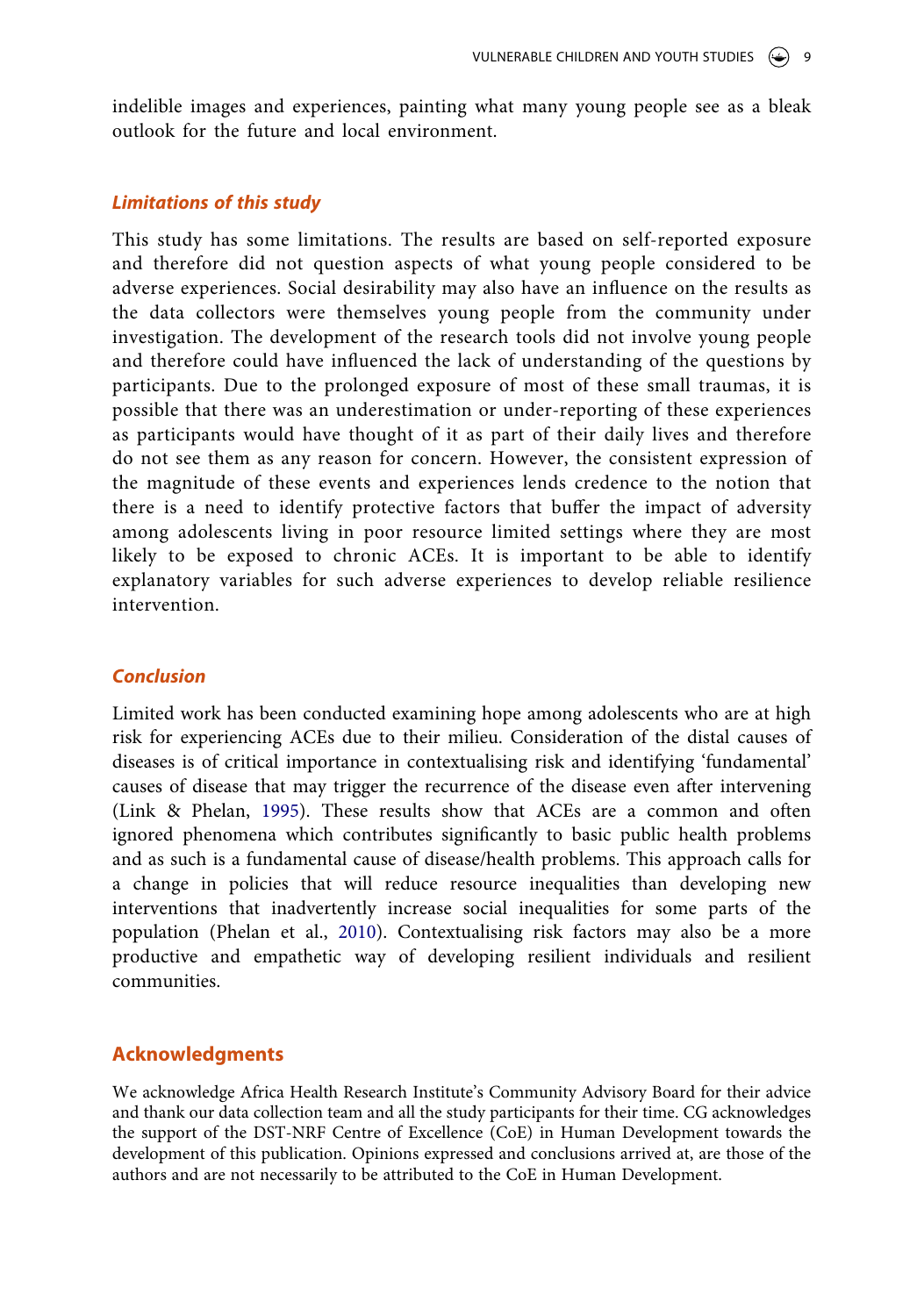10  $\left(\frac{1}{2}\right)$  N. NGWENYA ET AL.

#### **Disclosure statement**

The authors have no conflicts of interest to declare with respect to the authorship and/or publication of this article.

## **Funding**

This work was supported by the ViiV Healthcare's Positive Action for Adolescents Programme under Grant ITCRZF51; Wellcome Trust with core funding for AHRI under Grant 082384/Z/07/ Z; TB's time for this work was funded by UKRI GCRF One Health Poulty Hub Grant BB/S011269/ 1.

#### **ORCID**

Nothando Ngwenya http://orcid.org/0000-0002-5630-6389 Tony Barnett **b** http://orcid.org/0000-0001-9399-9607 Janet Seeley **b** http://orcid.org/0000-0002-0583-5272

## **Data availability statement**

Data cannot be shared publicly because of confidentiality and potential breach as the data contains potentially identifying participant information. Data are available from the AHRI Research Data Management committee (contact via [RDMServiceDesk@ahri.org](http://RDMServiceDesk@ahri.org)) for researchers who meet the criteria for access to confidential data.

## **Geolocation information**

The study was conducted in the uMkhanyakude District in northern KwaZulu-Natal, South Africa.

## **References**

- <span id="page-10-2"></span>Abler, L., Hill, L., Maman, S., DeVellis, R., Twine, R., Kahn, K., MacPhail, C., & Pettifor, A. [\(2017\)](#page-2-0). Hope matters: Developing and validating a measure of future expectations among young women in a high HIV prevalence setting in Rural South Africa (HPTN 068). *AIDS and Behavior*, *21*(7), 2156–2166. <https://doi.org/10.1007/s10461-016-1523-6>
- <span id="page-10-4"></span>Bellis, M. A., Hughes, K., Leckenby, N., Perkins, C., & Lowey, H. ([2014](#page-8-0)). National household survey of adverse childhood experiences and their relationship with resilience to health-harming behaviors in England. *BMC Medicine*, *12*(1), 72. [https://doi.org/10.1186/1741-](https://doi.org/10.1186/1741-7015-12-72) [7015-12-72](https://doi.org/10.1186/1741-7015-12-72)
- <span id="page-10-3"></span>Bernardo, A. B. I. ([2010\)](#page-2-1). Extending hope theory: Internal and external locus of trait hope. *Personality and Individual Differences*, *49*(8), 944–949. [https://doi.org/10.1016/j.paid.2010.07.](https://doi.org/10.1016/j.paid.2010.07.036) [036](https://doi.org/10.1016/j.paid.2010.07.036)
- <span id="page-10-1"></span>Bernays, S., Rhodes, T., & Barnett, T. [\(2007](#page-2-0)). Hope: A new way to look at the HIV epidemic. *AIDS*, *21*(Suppl5), S5–S11. <https://doi.org/10.1097/01.aids.0000298097.64237.4b>
- <span id="page-10-0"></span>Billington, E., Simpson, J., Unwin, J., Bray, D., & Giles, D. [\(2008](#page-1-5)). Does hope predict adjustment to end-stage renal failure and consequent dialysis? *British Journal of Health Psychology*, *13*(4), 683–699. <https://doi.org/10.1348/135910707X248959>
- <span id="page-10-5"></span>Brown, M. J., Masho, S. W., Perera, R. A., Mezuk, B., & Cohen, S. A. [\(2015\)](#page-8-1). Sex and sexual orientation disparities in adverse childhood experiences and early age at sexual debut in the United States: Results from a nationally representative sample. *Child Abuse & Neglect*, *46*, 89–102. <https://doi.org/10.1016/j.chiabu.2015.02.019>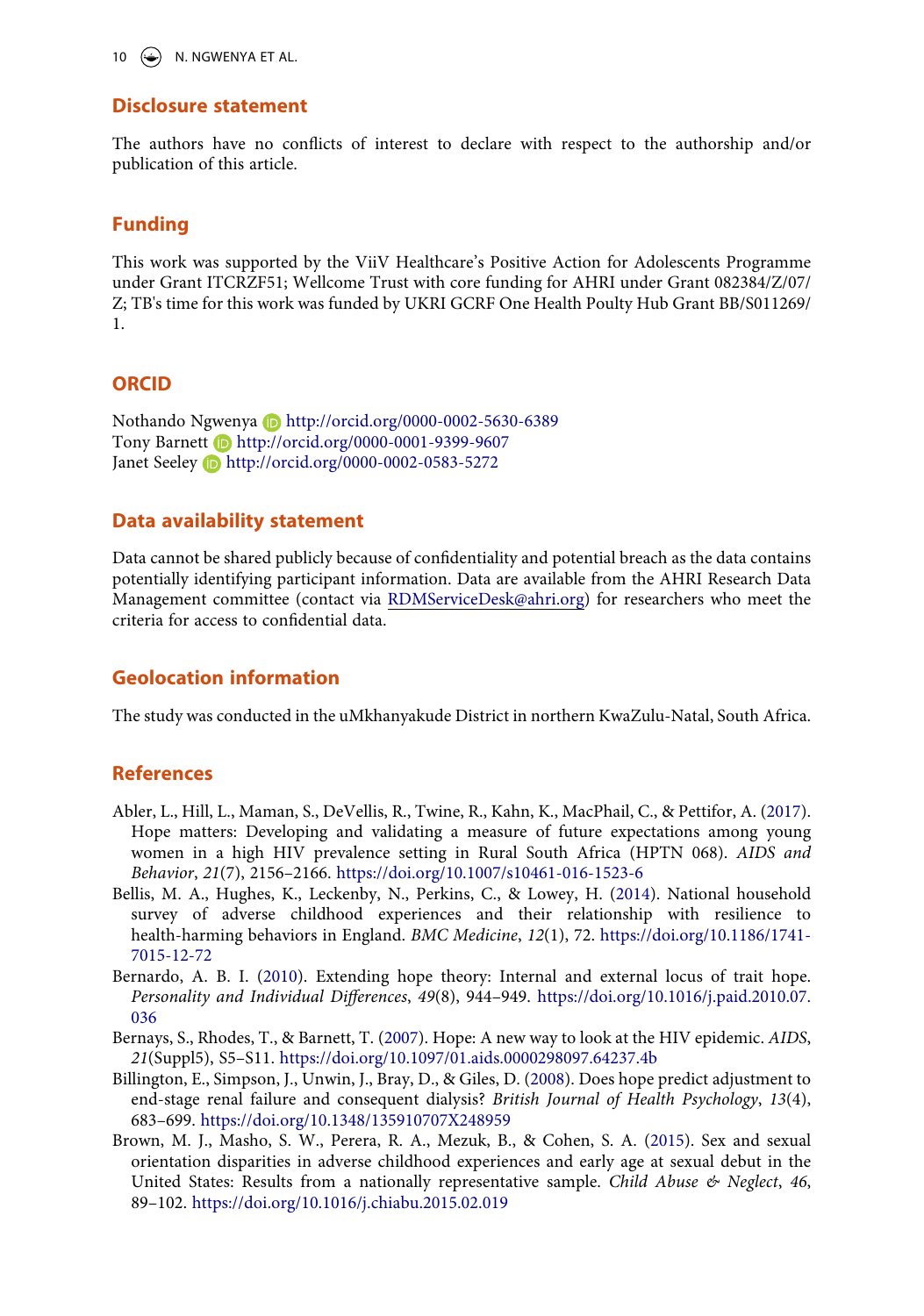- <span id="page-11-2"></span>Burnside, A. N., & Gaylord-Harden, N. K. ([2019\)](#page-2-2). Hopelessness and delinquent behavior as predictors of community violence exposure in ethnic minority male adolescent offenders. *Journal of Abnormal Child Psychology*, *47*(5), 801–810. [https://doi.org/10.1007/s10802-018-](https://doi.org/10.1007/s10802-018-0484-9) [0484-9](https://doi.org/10.1007/s10802-018-0484-9)
- <span id="page-11-6"></span>Cascio, M. A., Lee, E., Vaudrin, N., & Freedman, D. A. ([2019\)](#page-6-0). A team-based approach to open coding: Considerations for creating intercoder consensus. *Field Methods*, *31*(2), 116–130. <https://doi.org/10.1177/1525822X19838237>
- <span id="page-11-7"></span>Charmaz, K. [\(2014\)](#page-6-1). *Constructing grounded theory* (2nd ed.). SAGE Publications Ltd.
- <span id="page-11-14"></span>Cheetham-Blake, T. J., Family, H. E., & Turner-Cobb, J. M. ([2019\)](#page-8-2). 'Every day I worry about something': A qualitative exploration of children's experiences of stress and coping. *British Journal of Health Psychology*, *24*(4), 931–952. <https://doi.org/10.1111/bjhp.12387>
- <span id="page-11-8"></span>Cheetham-Blake, T. J., Turner-Cobb, J. M., Family, H. E., & Turner, J. E. [\(2019](#page-8-3)). Resilience characteristics and prior life stress determine anticipatory response to acute social stress in children aged 7–11 years. *British Journal of Health Psychology*, *24*(2), 282–297. [https://doi.org/](https://doi.org/10.1111/bjhp.12353) [10.1111/bjhp.12353](https://doi.org/10.1111/bjhp.12353)
- <span id="page-11-4"></span>Clark, B. A., Marshall, S. K., & Saewyc, E. M. [\(2020](#page-3-0)). Hormone therapy decision-making processes: Transgender youth and parents. *Journal of Adolescence*, *79*, 136–147. [https://doi.org/10.1016/j.](https://doi.org/10.1016/j.adolescence.2019.12.016) [adolescence.2019.12.016](https://doi.org/10.1016/j.adolescence.2019.12.016)
- <span id="page-11-9"></span>Demir-Dagdas, T. ([2020\)](#page-8-1). Childhood disadvantage, cigarette smoking, and mental health: A mediation effect of social engagement. *Vulnerable Children and Youth Studies*, *15*(1), 13–20. <https://doi.org/10.1080/17450128.2019.1660018>
- <span id="page-11-3"></span>Desmond, C., Seeley, J., Groenewald, C., Ngwenya, N., Rich, K., Barnett, T., & Melendez-Torres, G. J. ([2019\)](#page-2-3). Interpreting social determinants: Emergent properties and adolescent risk behaviour. *Plos One*, *14*(12), e0226241. <https://doi.org/10.1371/journal.pone.0226241>
- <span id="page-11-12"></span>Fang, L., Chuang, D. M., & Lee, Y. ([2016](#page-8-4)). Adverse childhood experiences, gender, and HIV risk behaviors: Results from a population-based sample. *Preventive Medicine Reports*, *4*, 113–120. <https://doi.org/10.1016/j.pmedr.2016.05.019>
- <span id="page-11-10"></span>Kessler, R. C., McLaughlin, K. A., Green, J. G., Gruber, M. J., Sampson, N. A., Zaslavsky, A. M., Aguilar-Gaxiola, S., Alhamzawi, A. O., Alonso, J., Angermeyer, M., Benjet, C., Bromet, E., Chatterji, S., de Girolamo, G., Demyttenaere, K., Fayyad, J., Florescu, S., Gal, G., Gureje, O., Hu, C.-Y., . . . Williams, D. R. [\(2010\)](#page-8-5). Childhood adversities and adult psychopathology in the WHO world mental health surveys. *British Journal of Psychiatry*, *197*(5), 378–385. [https://doi.](https://doi.org/10.1192/bjp.bp.110.080499) [org/10.1192/bjp.bp.110.080499](https://doi.org/10.1192/bjp.bp.110.080499)
- <span id="page-11-5"></span>Klaw, E. [\(2008](#page-3-0)). Understanding urban adolescent mothers' visions of the future in terms of possible selves. *Journal of Human Behavior in the Social Environment*, *18*(4), 441–462. [https://](https://doi.org/10.1080/10911350802486767) [doi.org/10.1080/10911350802486767](https://doi.org/10.1080/10911350802486767)
- <span id="page-11-1"></span>Kylma, J. [\(2005](#page-2-4)). Dynamics of hope in adults living with HIV/AIDS: A substantive theory. *Journal of Advanced Nursing*, *52*(6), 620–630. <https://doi.org/10.1111/j.1365-2648.2005.03633.x>
- <span id="page-11-15"></span>Lamers-Winkelman, F., De Schipper, J. C., & Oosterman, M. ([2012\)](#page-8-2). Children's physical health complaints after exposure to intimate partner violence. *British Journal of Health Psychology*, *17*  (4), 771–784. <https://doi.org/10.1111/j.2044-8287.2012.02072.x>
- <span id="page-11-0"></span>Lazarus, R. [\(1999](#page-1-5)). *Hope: An emotion and a vital coping resource against despair*. Social Research, *66*(2), 653–678.. <https://www.jstor.org/stable/pdf/40971343.pdf>
- <span id="page-11-16"></span>Link, B. G., & Phelan, J. O. [\(1995\)](#page-9-0). *Social conditions as fundamental causes of disease\*. Journal of Health and Social Behavior, Extra Issue,* 80–94.. [http://health-equity.lib.umd.edu/4227/1/Link\\_](http://health-equity.lib.umd.edu/4227/1/Link_and_Phelan_(1995)-_Social_Conditions_as_Fundamental_Causes_of_Disease.pdf) and Phelan (1995)- Social Conditions as Fundamental Causes of Disease.pdf
- <span id="page-11-11"></span>Machizawa-Summers, S. [\(2007\)](#page-8-3). Childhood trauma and parental bonding among Japanese female patients with borderline personality disorder. *International Journal of Psychology*, *42*(4), 265–273. <https://doi.org/10.1080/00207590601109276>
- <span id="page-11-13"></span>Nickerson, A., Bryant, R. A., Aderka, I. M., Hinton, D. E., & Hofmann, S. G. [\(2013](#page-8-6)). The impacts of parental loss and adverse parenting on mental health: Findings from the national comorbidity survey-replication. *Psychological Trauma: Theory, Research, Practice, and Policy*, *5*(2), 119–127. <https://doi.org/10.1037/a0025695>